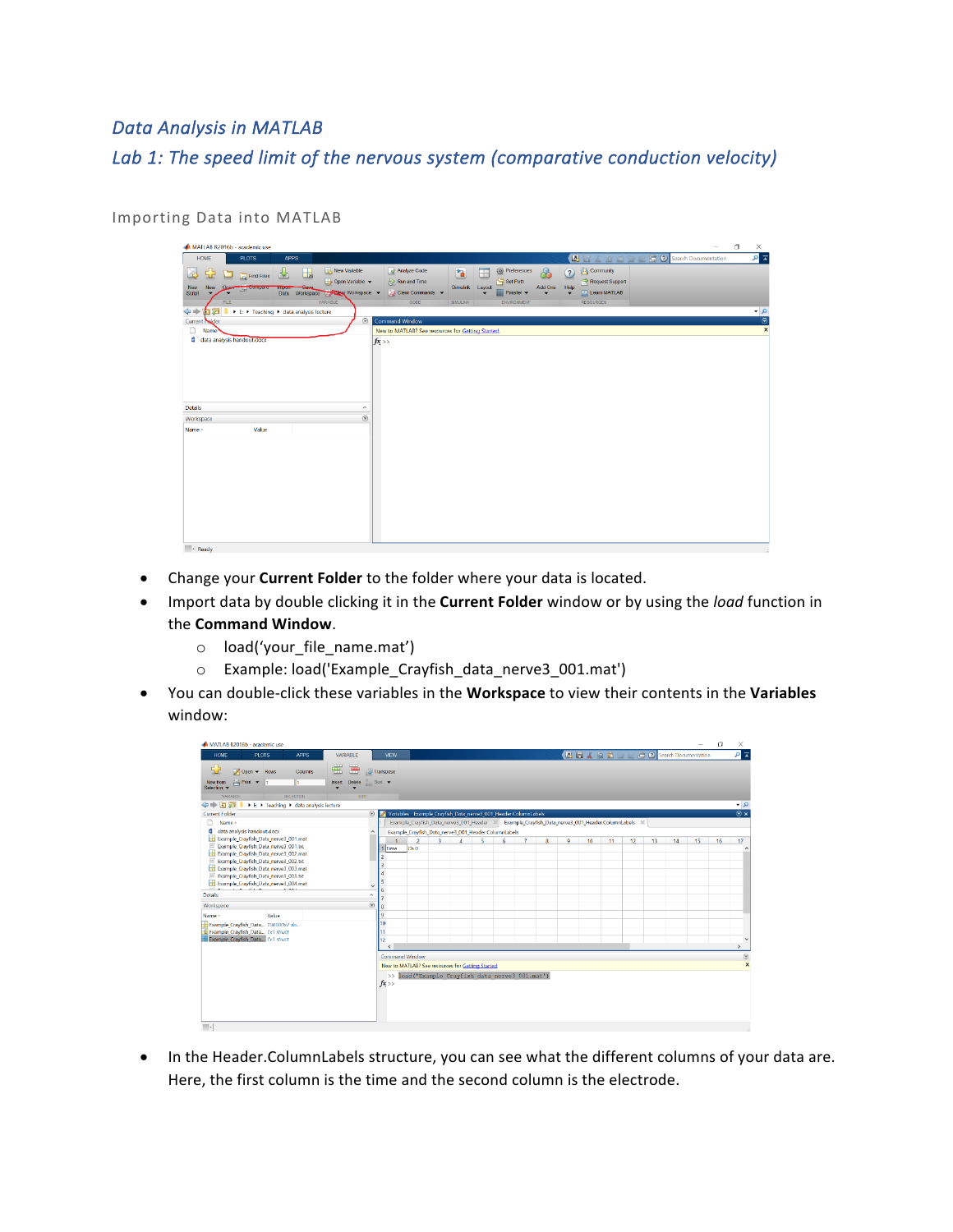## Plotting in MATLAB

| Variables - Example_Crayfish_Data_nerve3_001 |           |               |   |   |    |  |
|----------------------------------------------|-----------|---------------|---|---|----|--|
| Example_Crayfish_Data_nerve3_001 X           |           |               |   |   |    |  |
| 100000x2 double                              |           |               |   |   |    |  |
|                                              | 1         | $\mathcal{P}$ | 3 | 4 | 5. |  |
| 1                                            | -10       | 0.0626        |   |   |    |  |
| 2                                            | $-9.9999$ | 0.0649        |   |   |    |  |
| 3                                            | $-9.9998$ | $-0.0857$     |   |   |    |  |
| 4                                            | $-9.9997$ | 0.0550        |   |   |    |  |
| 5                                            | $-9.9996$ | $-0.0436$     |   |   |    |  |
| 6                                            | $-9.9995$ | $-0.0223$     |   |   |    |  |
| 7                                            | $-9.9994$ | 0.1293        |   |   |    |  |
| 8                                            | $-9.9993$ | $-0.0410$     |   |   |    |  |
| 9                                            | $-9.9992$ | 0.0580        |   |   |    |  |
| 10                                           | $-9.9991$ | 0.0162        |   |   |    |  |
| 11                                           | $-9.9990$ | $-0.0176$     |   |   |    |  |
| 12                                           | $-9.9989$ | 0.0751        |   |   |    |  |
|                                              | ∢         |               |   |   |    |  |

- Use the imported data to create a time vector *t* and a voltage vector in your workspace.
	- $\circ$  Example: vector = Example\_Crayfish\_data\_nerve3\_001(:,2);
- NOTE: Your time vector starts at -10 s, not 0 s. This is because when you manually triggered your DAQ, you kept the 10 seconds before the trigger.
- You can plot two vectors against each other using the MATLAB *plot* function:
	- $\circ$  Example: plot(t,x)



- Here are some functions that will help you create nice MATLAB plots:
	- o xlabel labels the x-axis.
		- Example: xlabel('Time (s)')
	- o ylabel labels the y-axis.
	- $\circ$  Set your font size using the following command: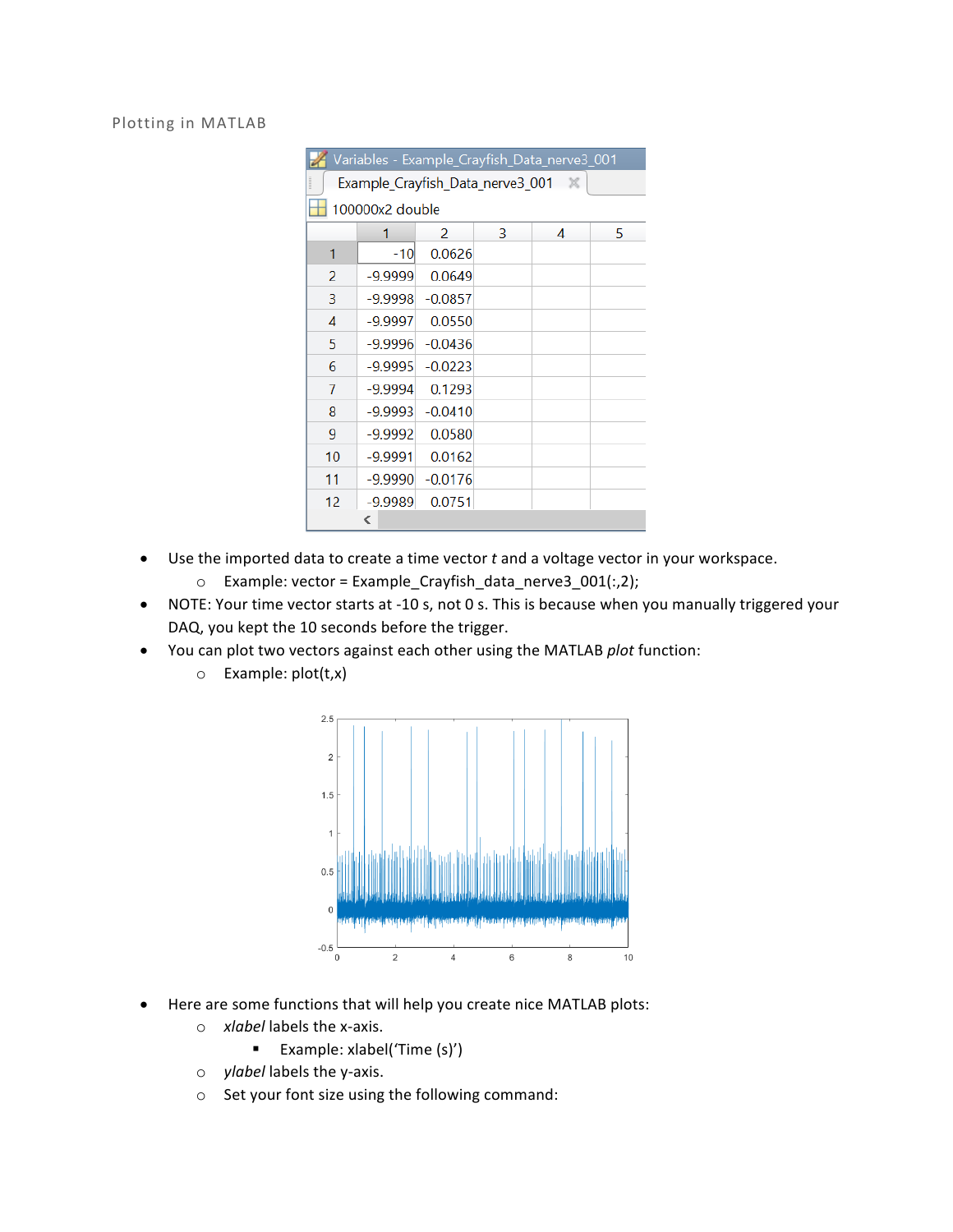- § set(gca,'FontSize',#)
- § Example: set(gca,'FontSize',15)
- o *hold on* will enable you to plot multiple voltage traces in the same window.
	- Example: hold on;  $plot(t, x2)$
- o *legend* creates a legend for multiple traces.
	- Example: legend('Electrode 1','Electrode 2')
- o You can also use the **Property Editor** button (the last button on the toolbar at the top of the **Figure** window) to make these changes and more!
- After using these functions, this is what your plot can look like:



• You can also use the toolbar in the Figure window to manipulate your plot.



- You can zoom in, zoom out, move the plot so different portions of the data are visible, and click on the trace to find the  $(x,y)$  coordinates of different data points (i.e. the peaks!).
- Zoom in on one of the spikes by selecting the zoom in tool and dragging a box around the area of interest.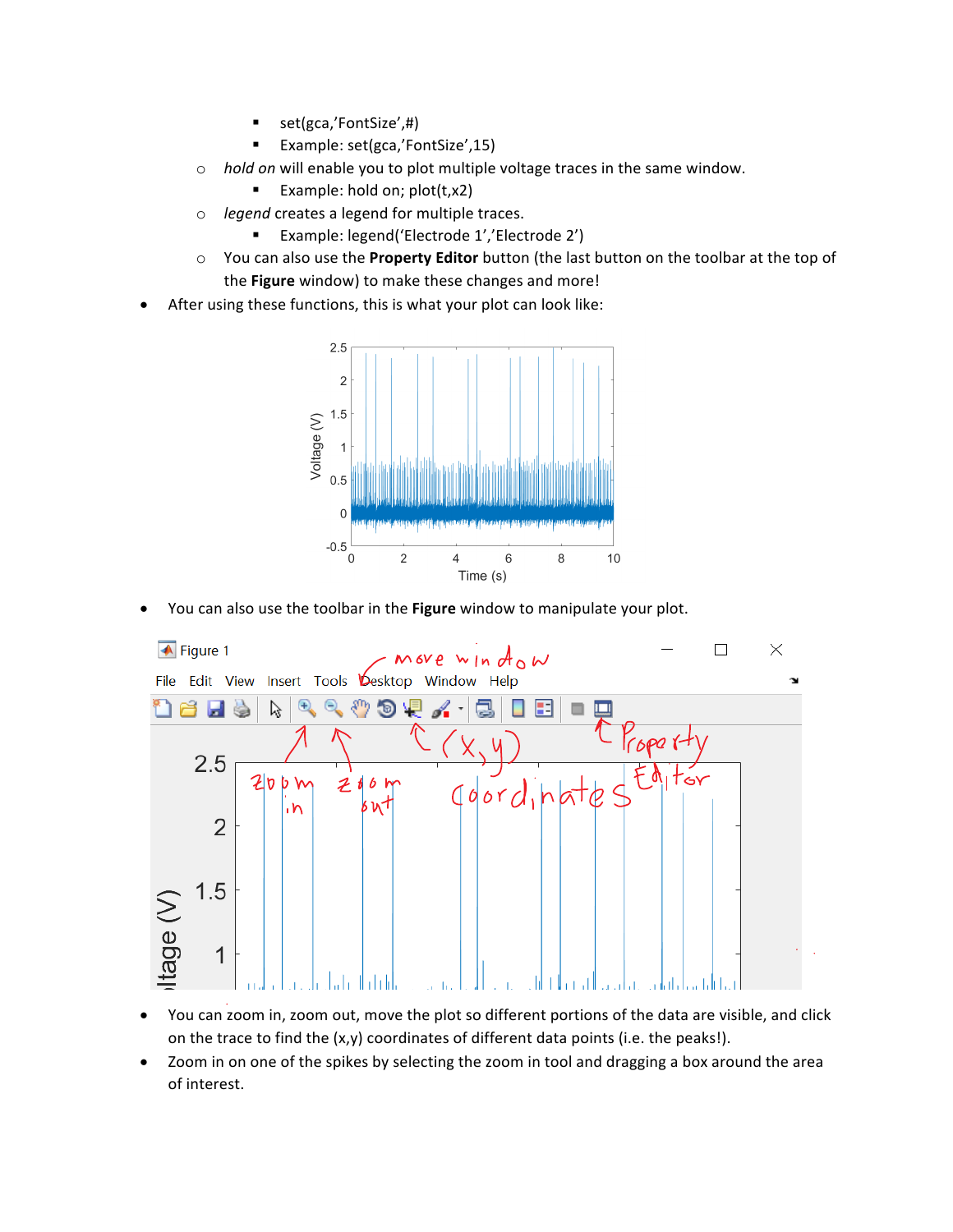

- How would you describe the shape of an action potential? What distinguishes it from noise or motion artifacts?
- Zooming in even further can let you measure the width of your action potential using the  $(x,y)$ coordinates (Data Cursor) tool.



• To get more decimal places for the  $(x,y)$  coordinates, you can click on the box and export the cursor data to your workspace.

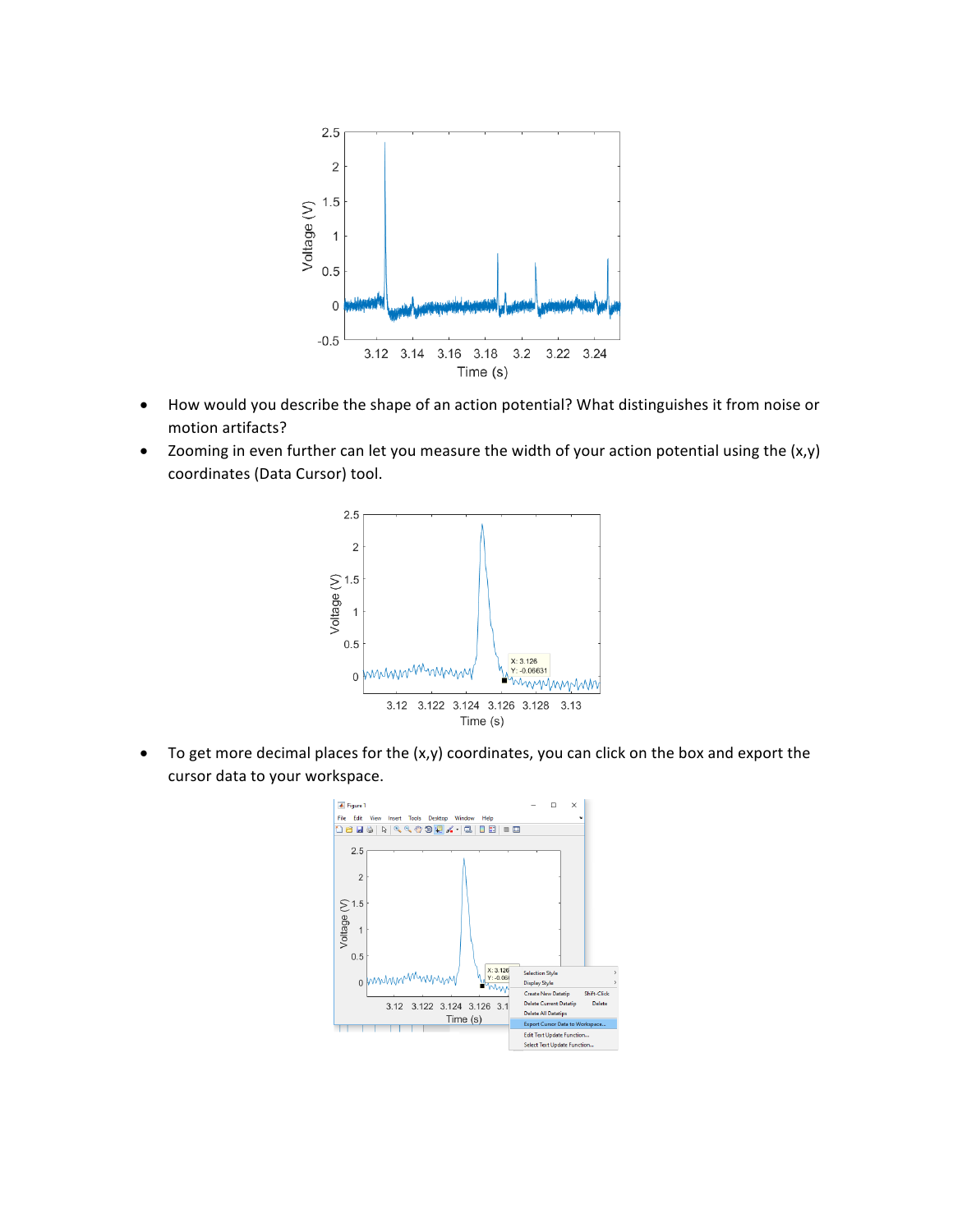Peak Detection

- MATLAB has a built-in peak detection function, *findpeaks*, though you may also use manual analysis methods or write your own peak detection function.
- Consult the help file on *findpeaks*: https://www.mathworks.com/help/signal/ref/findpeaks.html
- To find the amplitude of the action potentials in your signal, you can use *findpeaks* or another method:
	- $\circ$  Example:  $[amp,loc]$  = findpeaks(data,Fs,'MinPeakHeight',0.5,'MinPeakDistance',0.005)
	- $\circ$  Fs is the sampling frequency of your data. The recordings you took should have Fs = 10000 Hz.
	- $\circ$  You can set a threshold for the peak height using MinPeakHeight, and a refractory period between detections using MinPeakDistance. Here, I set a threshold of 0.5 V and a refractory period of 5 ms. These parameters will vary from recording to recording.
	- $\circ$  The variable *amp* will give you the amplitude of the peaks, and the variable *loc* will give you the time they occur.
- I used *hold* on and the plot function to overlay my detected amplitudes on the voltage trace. To plot single data points instead of a line, modify your *plot* command:



 $\circ$  Example: plot(t,x,'o')

- To make a histogram of your action potentials, use the matlab hist command.
	- o Example: hist(amp)